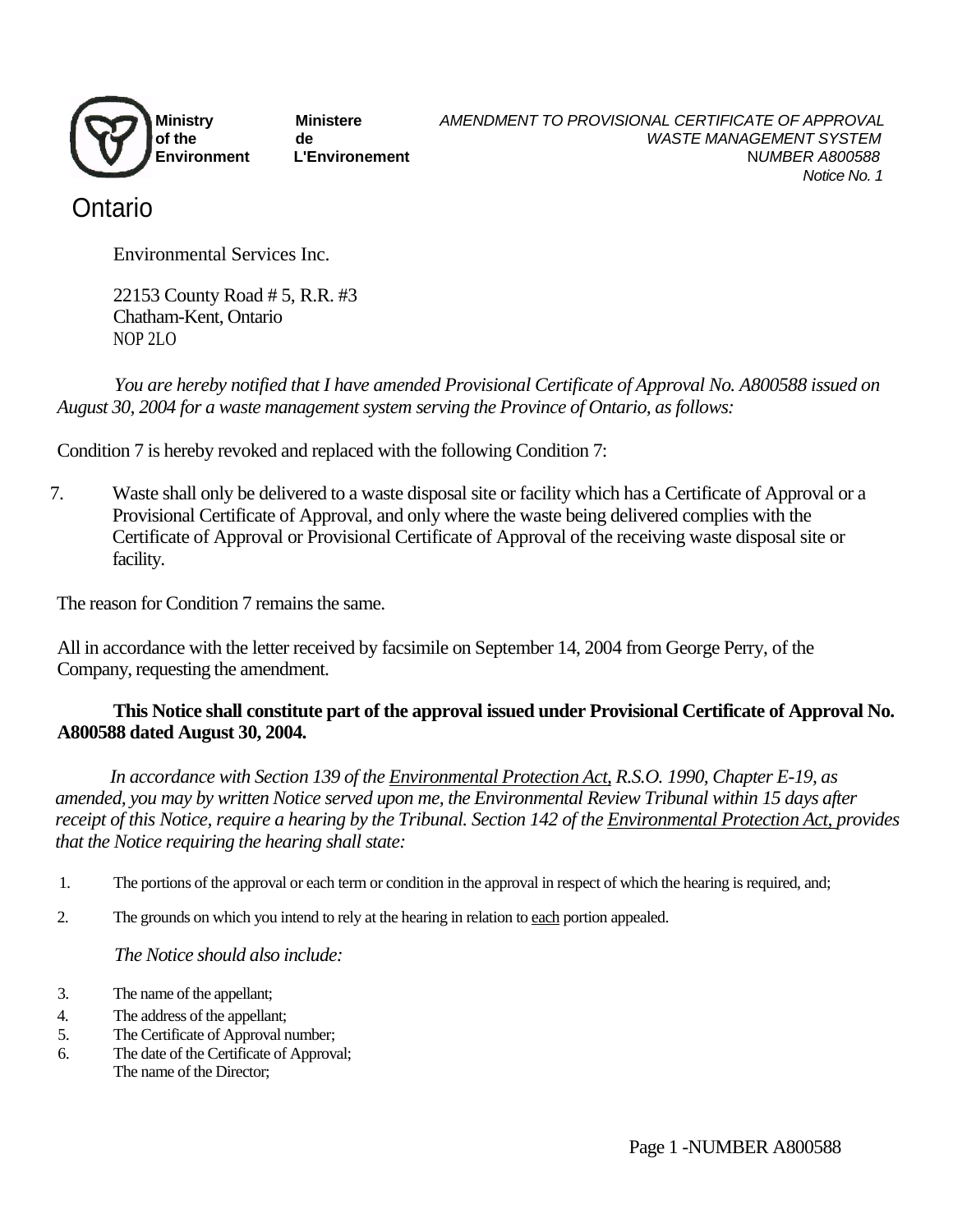The municipality within which the waste management system is located;

*And the Notice should be signed and dated by the appellant.* 

*This Notice must be served upon:*

The Secretary\* Environmental Review Tribunal 2300 Yonge St., 12th Floor P.O. Box 2382 AND Toronto, Ontario M4P1E4

The Director Section 39, *Environmental Protection Act* Ministry of Environment and Energy 2 St. Clair Avenue West, Floor 12A Toronto, Ontario M4V 1L5

**\* Further information on the Environmental Review Tribunal's requirements for an appeal can be obtained directly from the Tribunal at: Tel: (416) 314-4600, Fax: (416) 314-4506 or www.ert.gov.on.ca**

*The above noted waste management system is approved under Section 39 of the Environmental Protection Act, and is subject to the Regulations made thereunder.*

DATED AT TORONTO this

AAhmed

Aziz Ahmed, P.Eng. **Director** Section 39, *Environmental Protection Act*

NB/

District Manager, MOE Sarnia Windsor Area Office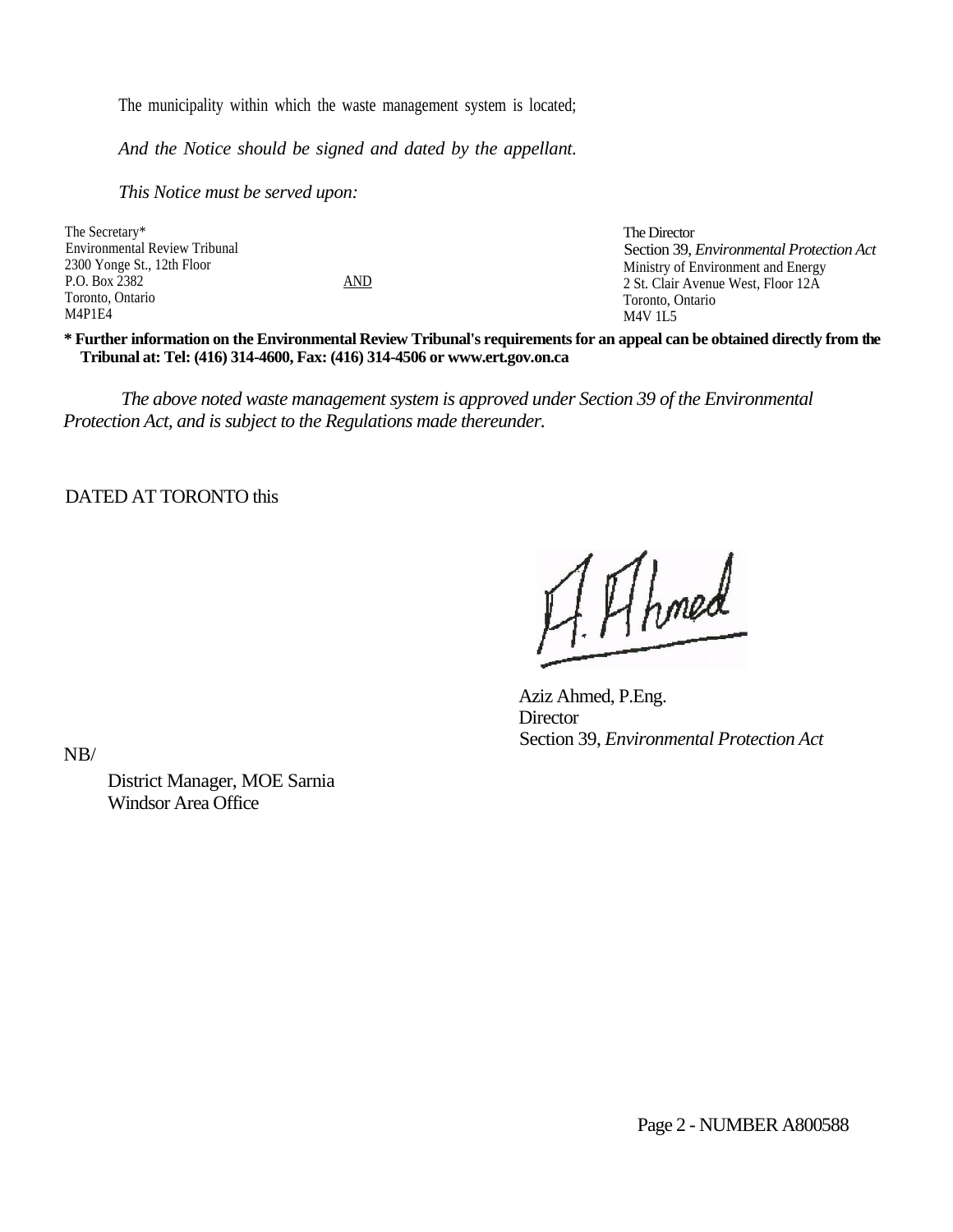

**Environment I'Environnement** *NUMBER A800588*

**Ministry Ministere** *AMENDED PROVISIONAL CERTIFICATE OF APPROVAL* **of the de** *WASTE MANAGEMENT SYSTEM*

Environmental Services Inc. 22153 County Road # 5, R.R. #3 Chatham-Kent, Ontario NOP 2LO

*You have applied in accordance with Section 27 of the Environmental Protection Act for approval of:* a

waste management system serving: the Province of Ontario

*For the purpose of this Provisional Certificate of Approval and the terms and conditions specified below, the fallowing definitions apply:*

For the purpose of this Provisional Certificate of Approval:

- a. "Certificate" means the entire Certificate of Approval including its schedules, if any, issued in accordance with Section 27 of the Environmental Protection Act;
- b. "Company" means only Environmental Services Inc.;
- c. "Director" means any Ministry employee appointed by the Minister pursuant to Section 5 of the Environmental Protection Act;
- d. "District Manager" means the District Manager of the Ministry of the Environment for the geographic area in which the waste described in conditions 2 and 3 is located;
- e. "Spill clean-up material" means the results of a clean up of a leak or spill which includes materials leaked or spilled and materials which have been absorbed on, or have contaminated soil, fabric, paper, or other similar absorbent material and including contaminated protective equipment used in the clean-up; and
- f. "Subject waste" means subject waste as defined in Section 1 of the Ontario Regulation 347 and includes liquid industrial and hazardous waste pursuant to this Provisional Certificate of Approval.

Page 1 - NUMBER A800588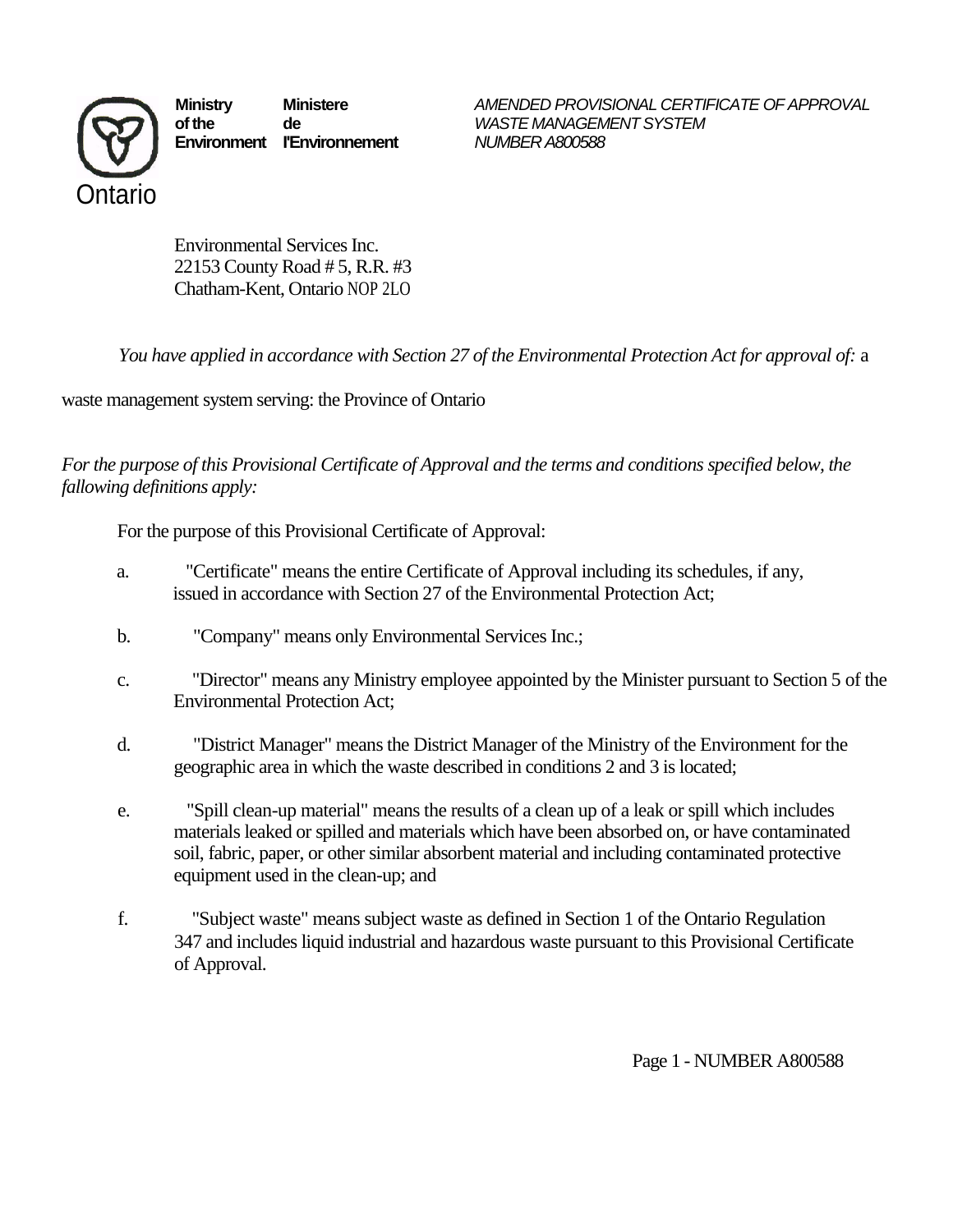# \_ *ju are hereby notified that this approval is issued to you subject to the terms and conditions outlined below:*

# TERMS AND CONDITIONS

- 1. Except as otherwise provided by these conditions, the waste management system shall be operated in accordance with the application submitted for this Provisional Certificate of Approval dated May 28, 2004 and with the supporting information submitted to the Ministry of the Environment as part of the application listed below:
	- (A) Facsimiles dated June 3, 2004, June 8, 2004, and August 6, 2004 from George Perry of the Company.
- 2. The operation of this waste management system is limited to the collection, handling and transportation of non-hazardous liquid industrial, hazardous liquid class numbers: 111-114 inclusive, 121-123 inclusive, 131-135 inclusive, 141-150 inclusive, 211-213 inclusive, 221, 222, 231-233 inclusive, 241, 242, 251-254 inclusive, 261-270 inclusive, 281, 282, 311 and 331, and hazardous solid waste class numbers: 111-114 inclusive, 121-123 inclusive, 131-135 inclusive, 141-150 inclusive, 211-213 inclusive, 221, 222, 231 -233 inclusive, 241, 242, 251 -254 inclusive, 261 -270 inclusive, 281, 282 and 311 as described in the "Ministry of the Environment Waste Classes", as amended, January, 1986.
- 3. In addition to the collection and transportation of the waste outlined in the previous condition, this waste management system is also approved under this Provisional Certificate of Approval to collect and transport domestic waste, commercial waste including dewatered catch basin clean-out material, grease trap waste and waste wash water and non-hazardous solid industrial waste including asbestos waste in bulk, contaminated soil and other waste limited to spill clean-up material, and processed organic waste shall be transported pursuant to this Provisional Certificate of Approval.
- 4. No processed organic waste or other waste, shall be stored at or applied to an organic soil conditioning site under the authority of this Certificate.
- 5. "Other" waste limited to spill clean-up material shall only be transported:
	- (A) to a waste disposal site conforming to the requirements specified in condition 7 of this Provisional Certificate of Approval, or,
	- (B) in accordance with a direction made pursuant to Section 94 of the Environmental Protection Act or an order made pursuant to Section 97 of the Act, which includes references to the reuse or disposal of the pollutant for the purpose of Section  $96(1)(a)$ of the Act, or,
	- (C) in accordance with the Director's approval or direction pursuant to Section 96(2) of the Environmental Protection Act.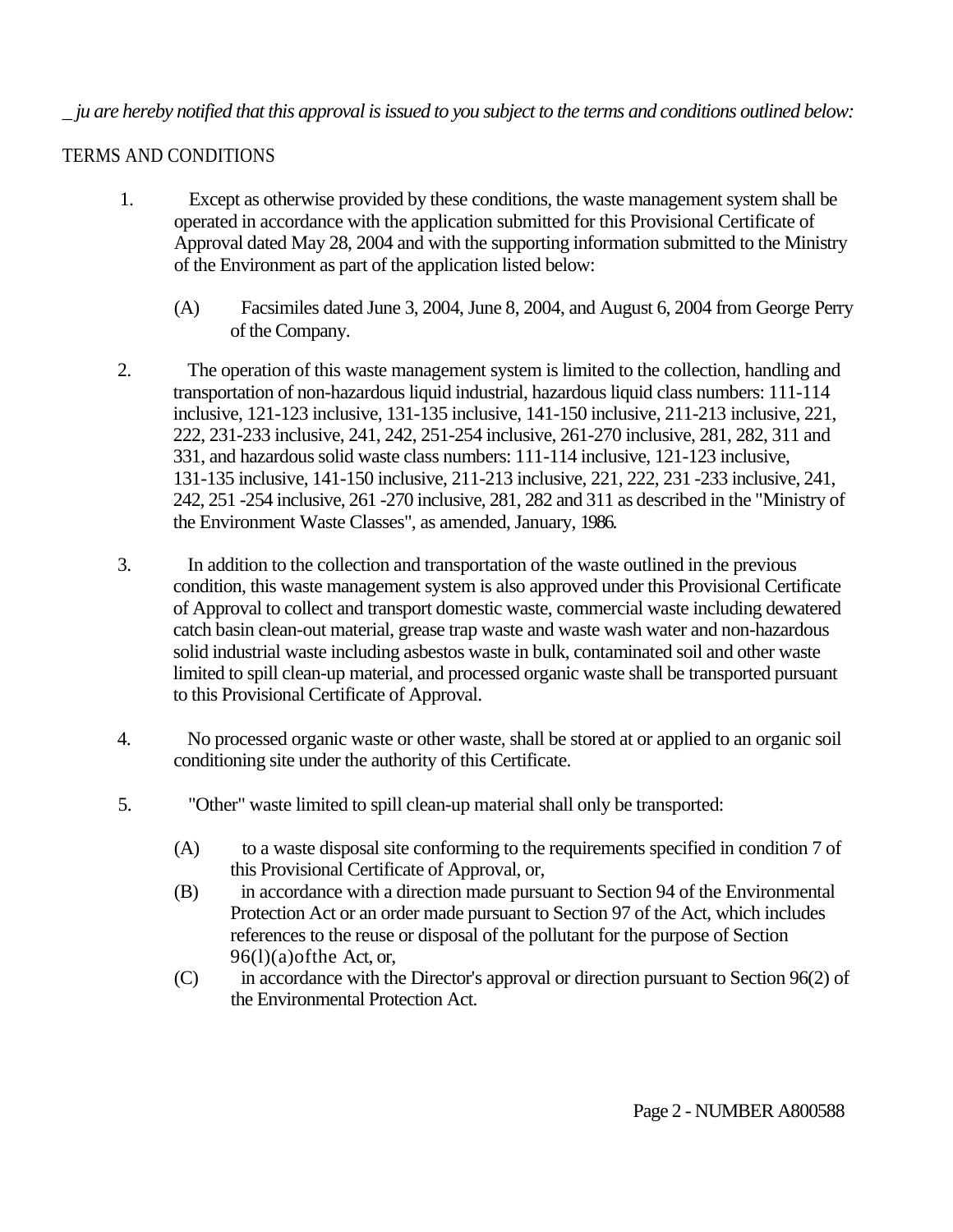- 6. The Company shall promptly take whatever steps are necessary to contain and clean up any spills of waste which have resulted from the operation of this waste management system.
- 7. Waste shall only be delivered to a waste disposal site or facility which has a Certificate of Approval or a Provisional Certificate of Approval, and only where the waste being delivered complies with the Certificate of Approval or Provisional Certificate of Approval of the receiving waste disposal site or facility, and at no time shall waste be stored or transferred to your truck storage yard located at 22153 County Road # 5, Chatham-Kent, Ontario.
- 8. All waste shall only be transported in a covered vehicle.
- 9. Any addition, deletion or other change to the fleet of vehicles, trailers and equipment (i.e., year, make, model, serial number, licence number and ownership of each vehicle, trailer or piece of equipment) in particular those which are leased or rented, shall be reported to the Director within fourteen (14) days of any such change.
- 10. Every vehicle used for the collection and transportation of waste pursuant to this Provisional Certificate of Approval shall be clearly marked with the company name and the number which appears on the face of the Certificate of Approval or Provisional Certificate of Approval that authorizes the collection and transportation of waste.
- 11. Every vehicle utilized to collect and transport subject waste pursuant to this Provisional Certificate of Approval shall be insured under a vehicle liability policy for a minimum of one million dollars (\$1,000,000.00) until such time as this Provisional Certificate of Approval is revoked.
- 12. The following documents shall be with each vehicle operated pursuant to this Provisional Certificate of Approval at all times that the vehicle is being operated or contains any wastes:
	- (a) A copy of this Provisional Certificate of Approval;
	- (b) A certificate verifying the driver's successful completion of a training and safety program, if required by Regulation 347; and
	- (c) A certificate of vehicle liability insurance specifying that it provides coverage of a minimum of one million dollars (\$1,000,000.00).
- 13. All asbestos waste in bulk shall be collected, handled and transported in accordance with the Ministry of the Environment's "Guidelines for the Handling, Transportation and Disposal of Asbestos Waste in Bulk", dated April, 1994 as may be amended.

Page 3 - NUMBER A800588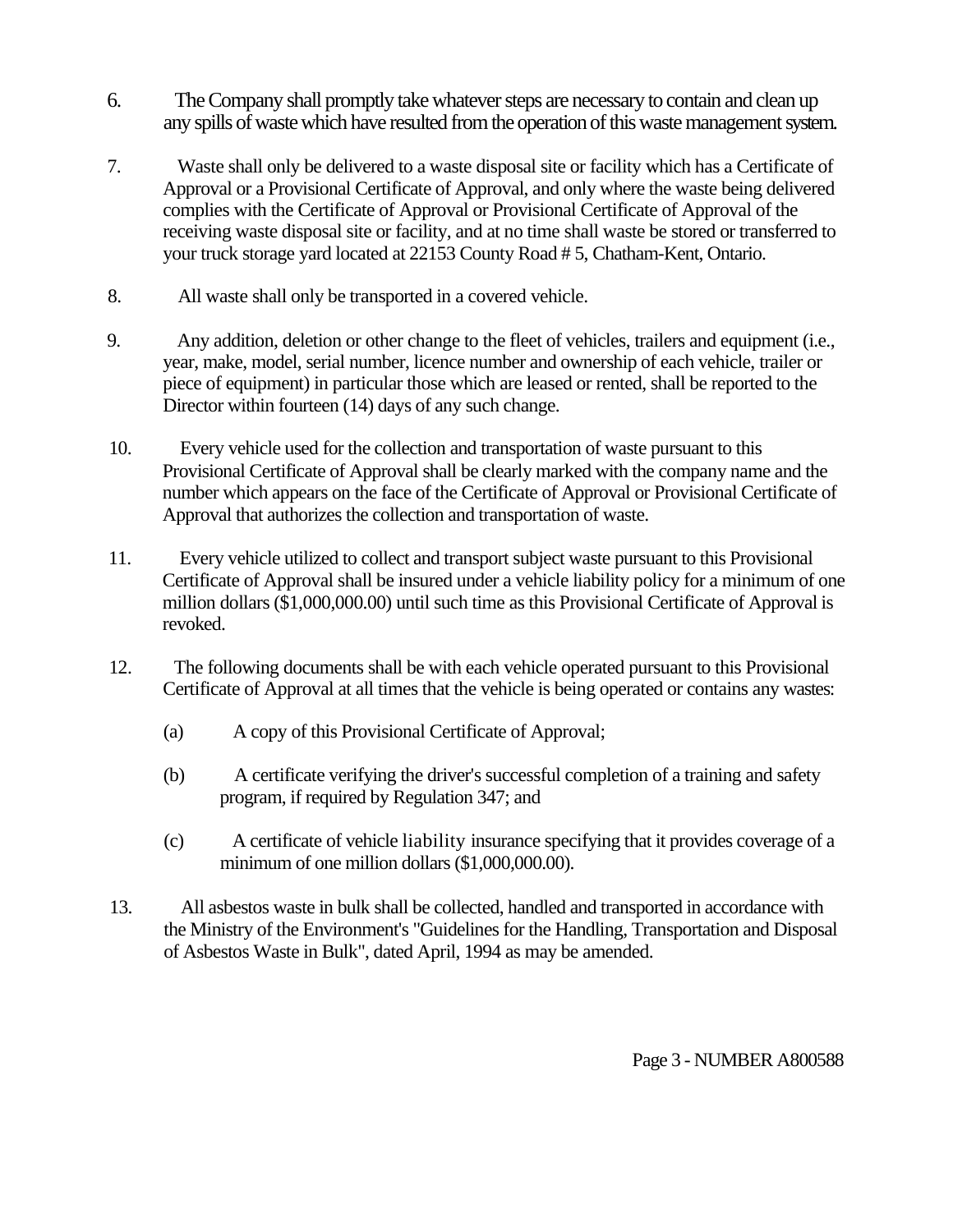- 14. (1) The Company shall notify the Director in writing of any of the following changes within thirty (30) days of the changes occurring:
	- (a) change of Company name, owner or operating authority;
	- (b) change of Company address or address of new owner or operating authority;
	- (2) In the event of any change in ownership of the waste management system the company shall notify the succeeding (new owner) company of the existence of this Certificate, and a copy of such notice shall be forwarded to the Director.
	- (3) The Company shall ensure that all communications made pursuant to this condition will refer to this Certificate number.
- 15. This Provisional Certificate of Approval revokes all previously issued Provisional Certificates of Approval issued under Part V of the Environmental Protection Act for this waste management system. The approval given herein, including the terms and conditions set out, replaces all previously issued approvals and related terms and conditions under Part V of the Act for this waste management system.

## *The reasons for the imposition of these terms and conditions are as follows:*

- 1. The reason for condition 1 is to set out clearly that this waste management system is operated in accordance with the application for this Provisional Certificate of Approval and the supporting information submitted therewith and not on a basis or in any way which the Director has not been asked to consider.
- 2 The reason for conditions 2 and 3 is to ensure that this waste management system is only used to collect, handle and transport waste which it is able to in a suitable manner as the transportation of waste which this waste management system is not able to collect, handle and transport may create a nuisance or result in a hazard to the health and safety of any person or the natural environment.
- 3. The reason for condition 4 is to ensure that no waste is stored at or applied to an organic soil conditioning site unless a separate Certificate of Approval or Provisional Certificate of Approval for an organic waste management system is obtained from the MOE, which authorizes storage and/or land application of waste on such a site.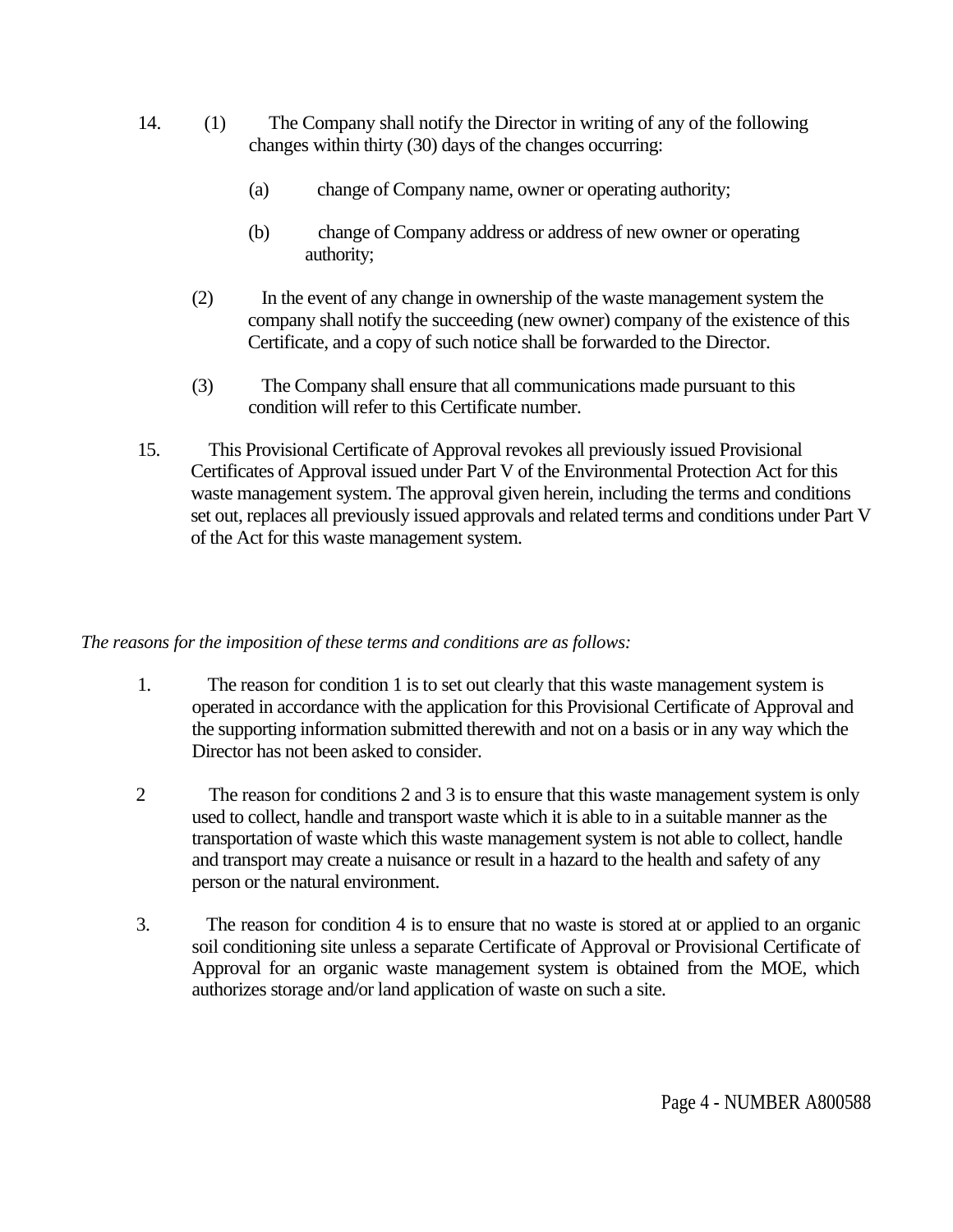- 13. The reason for condition 14 is to ensure that the waste management system is operated under the corporate, limited or the applicant's own name which appears on the application and supporting information submitted for this Provisional Certificate of Approval and not under any name which the Director has not been asked to consider.
- 14. The reason for condition 15 is to clearly set out and consolidate the current provisions of the approval covering the Company's operations of the waste management system including the terms and conditions of this approval. By amending and re-issuing this Provisional Certificate of Approval in this manner all interested parties are aware of the rights and obligations of the Company imposed by this approval.

## **This Certificate of Approval revokes and replaces Certificate(s) of Approval No. A800588 issued on August 12,2004.**

*In accordance with Section 139 of the Environmental Protection Act, R.S.O. 1990, Chapter E-19, as amended, you may by written Notice served upon me, the Environmental Review Tribunal within 15 days after receipt of this Notice, require a hearing by the Tribunal. Section 142 of the Environmental Protection Act '—ovides that the Notice requiring the hearing shall state:*

- 1. The portions of the approval or each term or condition in the approval in respect of which the hearing is required, and;
- 2. The grounds on which you intend to rely at the hearing in relation to each portion appealed.

#### *The Notice should also include:*

- 3. The name of the appellant;
- 4. The address of the appellant;
- 5. The Certificate of Approval number;
- 6. The date of the Certificate of Approval;
- 7. The name of the Director;
- 8. The municipality within which the waste management system is located;

*And the Notice should be signed and dated by the appellant.*

#### *This Notice must be served upon:* ' '

| The Secretary*                       | The Director                                    |                                |
|--------------------------------------|-------------------------------------------------|--------------------------------|
| <b>Environmental Review Tribunal</b> | Section 39, <i>Environmental Protection Act</i> |                                |
| 2300 Yonge St., 12th Floor           | Ministry of Environment and Energy              |                                |
| P.O. Box 2382                        | <u>AND</u>                                      | 2 St. Clair Avenue West, Floor |
| 12A                                  |                                                 |                                |
| Toronto, Ontario                     | Toronto, Ontario                                |                                |
| M4P1E4                               | <b>M4V 1L5</b>                                  |                                |

#### **\* Further information on the Environmental Review Tribunal's requirements for an appeal can be obtained directly from**

**Tribunal at: Tel: (416) 314-4600, Fax: (416) 314-4506 or www.ertgov.on.ca**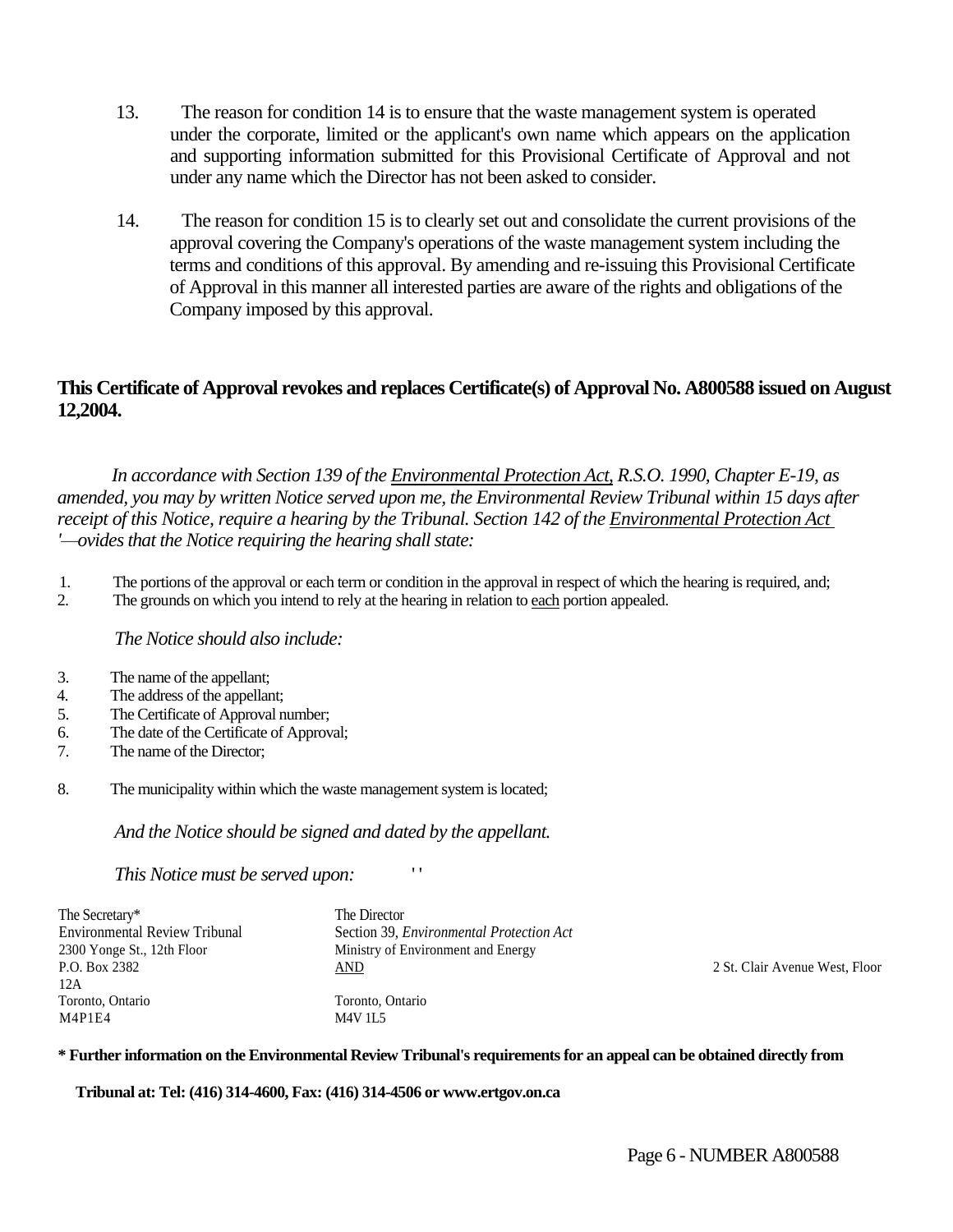- 4. The reason for condition 5 is to ensure that spill clean-up material is handled in accordance with the requirements and specifications of Part X of the Environmental Protection Act.
- 5. The reason for condition 6 is to ensure that any waste spilled onto the vehicle is promptly contained and cleaned up to minimize the risk of further spillage or the discharge of waste from the vehicle to the environment and to ensure that the proper officials of the Ministry of the Environment are notified and able to give direction to the Company to ensure the complete decontamination of the vehicle and clean up of the spilled material.
- 6. The reason for condition 7 is to ensure that this waste management system is used to transport waste only to waste disposal sites or facilities that have been approved by the Ministry of the Environment to receive the waste which this waste management system is delivering under this Provisional Certificate of Approval, and that by accepting the waste being delivered by the waste management system, the waste disposal site and facilities will not be out of compliance with its Certificate of Approval or Provisional Certificate of Approval.
- 7. The reason for condition 8 is to ensure that waste particulates are not emitted to the environment as any such emission may result in a hazard to the health and safety of any person or the natural environment.
- 8. The reason for condition 9 is to ensure that all vehicles, trailers and equipment including those leased or rented for operation under this Provisional Certificate of Approval have been approved as part of a suitable waste transportation system to collect and transport waste as an unsuitable waste transportation system could result in a hazard to the health and safety of any person or the natural environment.
- 9. The reason for condition 10 is to ensure that the collection, handling and transportation of waste is conducted in a safe and environmentally acceptable manner, as outlined in Regulation 347.
- 10. The reason for condition 11 is to ensure that every vehicle operated under this Provisional Certificate of Approval is adequately insured under a vehicle liability policy. The transportation of subject waste in a vehicle that has not been adequately insured under a vehicle liability policy would not be in the public interest.
- 11. The reason for condition 12 is to ensure that all waste carriers have met and are operating in compliance with the standards for waste management systems outlined in Regulation 347.
- 12. The reason for condition 13 is to ensure that all asbestos waste in bulk is collected, handled and transported in a safe and environmentally acceptable manner which will not result in a hazard to the health and safety of any person or the natural environment.